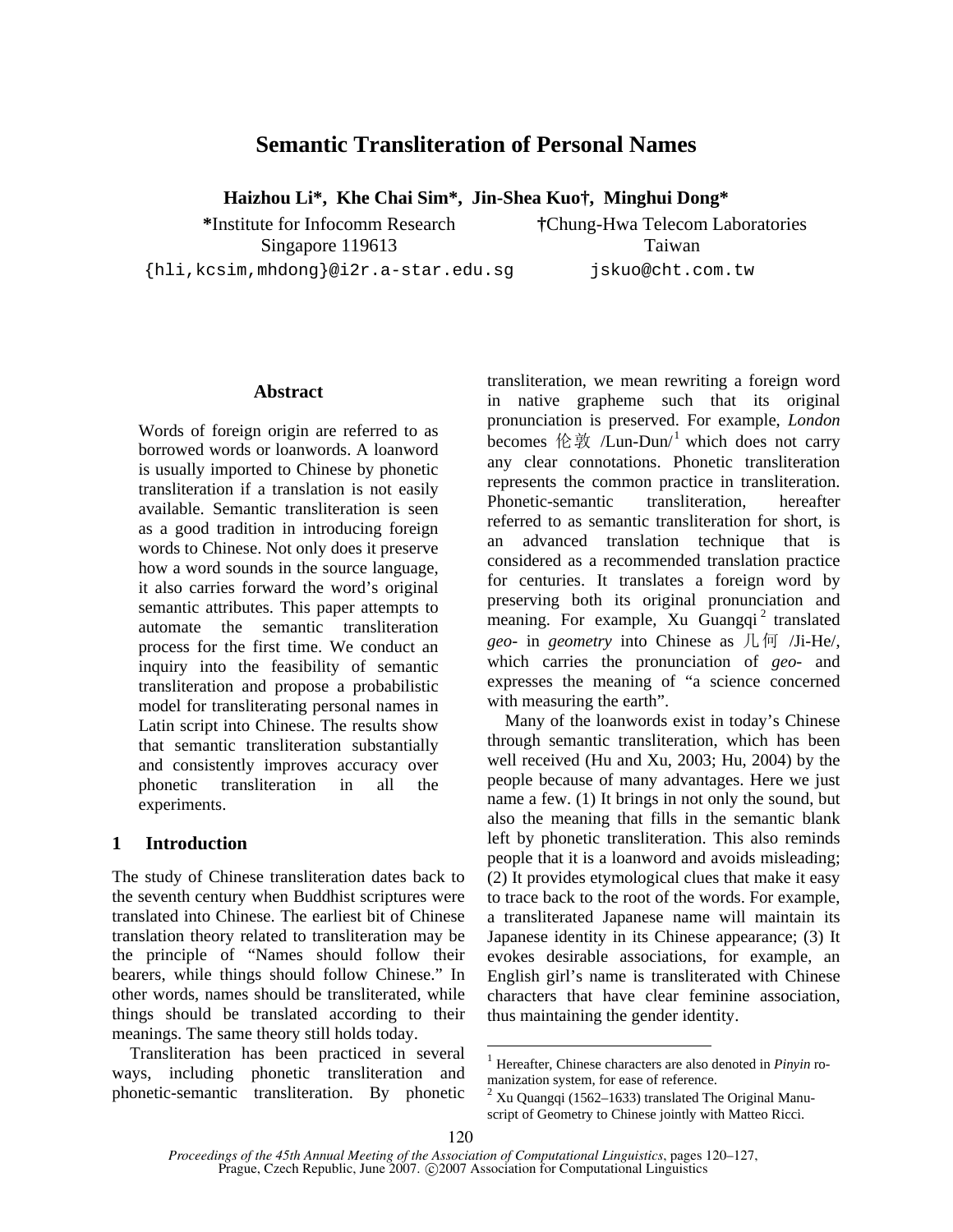Unfortunately, most of the reported work in the area of machine transliteration has not ventured into semantic transliteration yet. The Latin-scripted personal names are always assumed to homogeneously follow the English phonic rules in automatic transliteration (Li et al., 2004). Therefore, the same transliteration model is applied to all the names indiscriminatively. This assumption degrades the performance of transliteration because each language has its own phonic rule and the Chinese characters to be adopted depend on the following semantic attributes of a foreign name.

(1) Language of origin: An English word is not necessarily of pure English origin. In English news reports about Asian happenings, an English personal name may have been originated from Chinese, Japanese or Korean. The language origin affects the phonic rules and the characters to be used in transliteration<sup>3</sup>. For example, a Japanese name *Matsumoto* should be transliterated as 松本 /Song-Ben/, instead of 马茨莫托 /Ma-Ci-Mo-Tuo/ as if it were an English name.

(2) Gender association: A given name typically implies a clear gender association in both the source and target languages. For example, the Chinese transliterations of *Alice* and *Alexandra* are 爱丽丝 /Ai-Li-Si/ and 亚历山大 /Ya-Li-Shan-Da/ respectively, showing clear feminine and masculine characteristics. Transliterating *Alice* as 埃里斯 /Ai-Li-Si/ is phonetically correct, but semantically inadequate due to an improper gender association.

(3) Surname and given name: The Chinese name system is the original pattern of names in Eastern Asia such as China, Korea and Vietnam, in which a limited number of characters  $4$  are used for surnames while those for given names are less restrictive. Even for English names, the character set for given name transliterations are different from that for surnames.

Here are two examples of semantic transliteration for personal names. *George Bush* 

and *Yamamoto Akiko* are transliterated into 乔治 布 什 and 山本 亚喜子 that arouse to the following associations: 乔治 /Qiao-Zhi/ - male given name, English origin; 布 什 /Bu-Shi/ surname, English origin; 山本 /Shan-Ben/ surname, Japanese origin; 亚喜子 /Ya-Xi-Zi/ female given name, Japanese origin.

 In Section 2, we summarize the related work. In Section 3, we discuss the linguistic feasibility of semantic transliteration for personal names. Section 4 formulates a probabilistic model for semantic transliteration. Section 5 reports the experiments. Finally, we conclude in Section 6.

# **2 Related Work**

In general, computational studies of transliteration fall into two categories: transliteration modeling and extraction of transliteration pairs. In transliteration modeling, transliteration rules are trained from a large, bilingual transliteration lexicon (Lin and Chen, 2002; Oh and Choi, 2005), with the objective of translating unknown words on the fly in an open, general domain. In the extraction of transliterations, data-driven methods are adopted to extract actual transliteration pairs from a corpus, in an effort to construct a large, upto-date transliteration lexicon (Kuo et al., 2006; Sproat et al., 2006).

Phonetic transliteration can be considered as an extension to the traditional grapheme-to-phoneme (G2P) conversion (Galescu and Allen, 2001), which has been a much-researched topic in the field of speech processing. If we view the grapheme and phoneme as two symbolic representations of the same word in two different *languages*, then G2P is a transliteration task by itself. Although G2P and phonetic transliteration are common in many ways, transliteration has its unique challenges, especially as far as E-C transliteration is concerned. E-C transliteration is the conversion between English graphemes, phonetically associated English letters, and Chinese graphemes, characters which represent ideas or meanings. As a Chinese transliteration can arouse to certain connotations, the choice of Chinese characters becomes a topic of interest (Xu et al., 2006).

Semantic transliteration can be seen as a subtask of statistical machine translation (SMT) with

 $3$  In the literature (Knight and Graehl, 1998; Qu et al., 2003), translating romanized Japanese or Chinese names to Chinese characters is also known as *back-transliteration*. For simplicity, we consider all conversions from Latin-scripted words to Chinese as transliteration in this paper.

<sup>&</sup>lt;sup>4</sup> The 19 most common surnames cover 55.6% percent of the Chinese population (Ning and Ning 1995).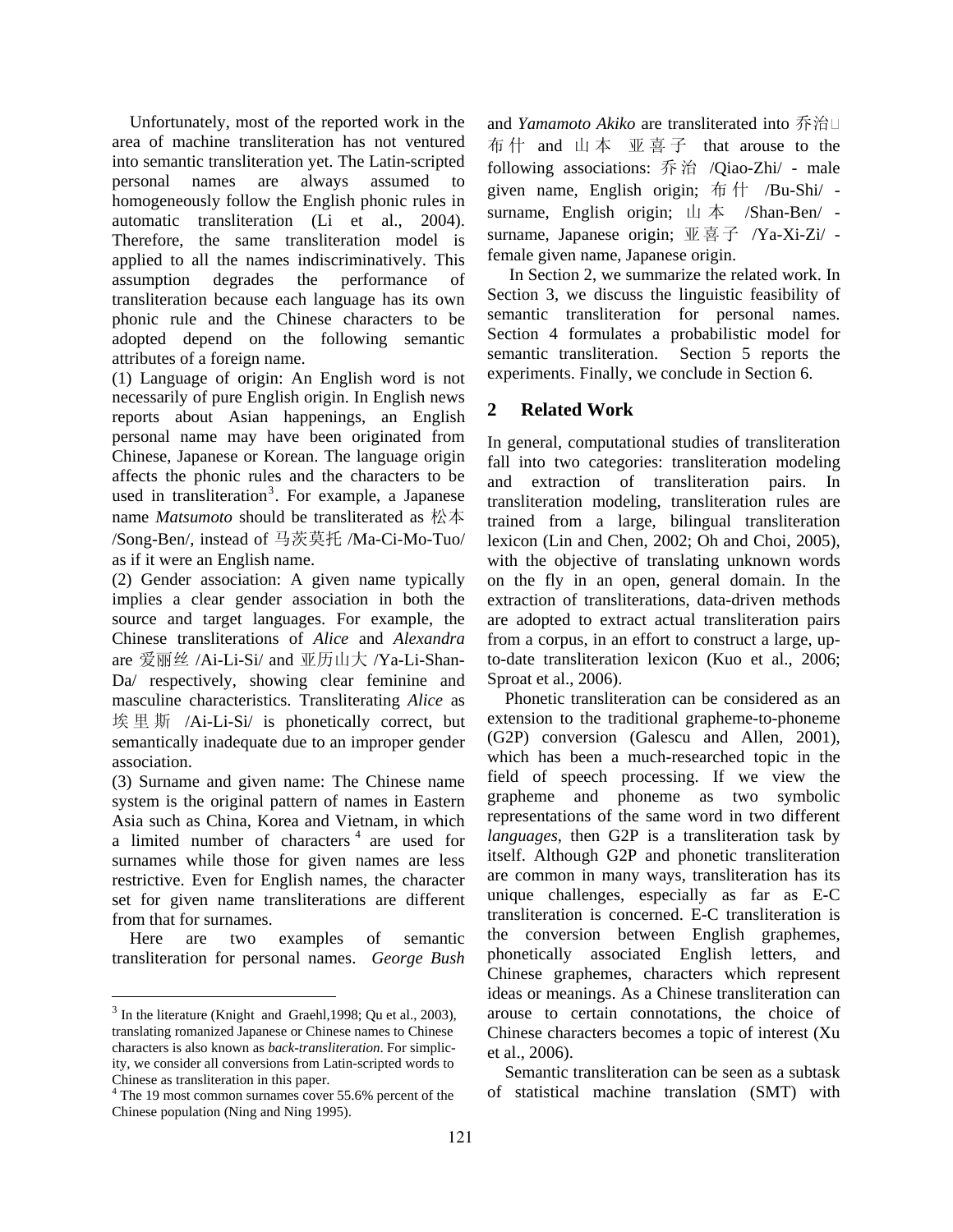monotonic word ordering. By treating a letter/character as a word and a group of letters/characters as a phrase or token unit in SMT, one can easily apply the traditional SMT models, such as the IBM generative model (Brown et al., 1993) or the phrase-based translation model (Crego et al., 2005) to transliteration. In transliteration, we face similar issues as in SMT, such as lexical mapping and alignment. However, transliteration is also different from general SMT in many ways. Unlike SMT where we aim at optimizing the semantic transfer, semantic transliteration needs to maintain the phonetic equivalence as well.

In computational linguistic literature, much effort has been devoted to phonetic transliteration, such as English-Arabic, English-Chinese (Li et al., 2004), English-Japanese (Knight and Graehl, 1998) and English-Korean. In G2P studies, Font Llitjos and Black (2001) showed how knowledge of language of origin may improve conversion accuracy. Unfortunately semantic transliteration, which is considered as a good tradition in translation practice (Hu and Xu, 2003; Hu, 2004), has not been adequately addressed computationally in the literature. Some recent work (Li et al., 2006; Xu et al., 2006) has attempted to introduce preference into a probabilistic framework for selection of Chinese characters in phonetic transliteration. However, there is neither analytical result nor semantic-motivated transliteration solution being reported.

# **3 Feasibility of Semantic Transliteration**

A Latin-scripted personal name is written in letters, which represent the pronunciations closely, whereas each Chinese character represent**s** not only the syllables, but also the semantic associations. Thus, character rendering is a vital issue in transliteration. Good transliteration adequately projects semantic association while an inappropriate one may lead to undesirable interpretation.

Is semantic transliteration possible? Let's first conduct an inquiry into the feasibility of semantic transliteration on 3 bilingual name corpora, which are summarizied in Table 1 and will be used in experiments. E-C corpus is an augmented version of *Xinhua* English to Chinese dictionary -for English names (Xinhua, 1992). J-C corpus is a romanized Japanese to Chinese dictionary for Japanese names. The C-C corpus is a Chinese

*Pinyin* to character dictionary for Chinese names. The entries are classified into surname, male and female given name categories. The E-C corpus also contains some entries without gender/surname labels, referred to as *unclassified*.

|                  | $E-C$  | LC <sup>5</sup> | $C-Co$    |
|------------------|--------|-----------------|-----------|
| Surname $(S)$    | 12,490 | 36,352          | 569,403   |
| Given name $(M)$ | 3,201  | 35,767          | 345,044   |
| Given name $(F)$ | 4,275  | 11,817          | 122,772   |
| Unclassified     | 22,562 |                 |           |
| A 11             | 42,528 | 83.936          | 1,972,851 |

Table 1: Number of entries in 3 corpora

Phonetic transliteration has not been a problem as Chinese has over 400 unique syllables that are enough to approximately transcribe all syllables in other languages. Different Chinese characters may render into the same syllable and form a range of homonyms. Among the homonyms, those arousing positive meanings can be used for personal names. As discussed elsewhere (Sproat et al., 1996), out of several thousand common Chinese characters, a subset of a few hundred characters tends to be used overwhelmingly for transliterating English names to Chinese, e.g. only 731 Chinese characters are adopted in the E-C corpus. Although the character sets are shared across languages and genders, the statistics in Table 2 show that each semantic attribute is associated with some unique characters. In the C-C corpus, out of the total of 4,507 characters, only 776 of them are for surnames. It is interesting to find that female given names are represented by a smaller set of characters than that for male across 3 corpora.

|     | E-C        | J-C        | C-C     | A11           |
|-----|------------|------------|---------|---------------|
| S   | 327        | 2,129      | 776     | 2,612 (19.2%) |
| M   | 504        | 1,399      | 4,340   | 4,995 (20.0%) |
| F   | 479        | 1.178      | 1,318   | 2,192 (26.3%) |
|     | 731        | 2,533      | 4,507   | 5,779 (53.6%) |
| All | $(44.2\%)$ | $(46.2\%)$ | (30.0%) |               |

Table 2: Chinese character usage in 3 corpora. The numbers in brackets indicate the percentage of characters that are shared by at least 2 corpora.

Note that the overlap of Chinese characters usage across genders is higher than that across languages. For instance, there is a 44.2% overlap

<sup>5</sup> http://www.cjk.org

<sup>6</sup> http://technology.chtsai.org/namelist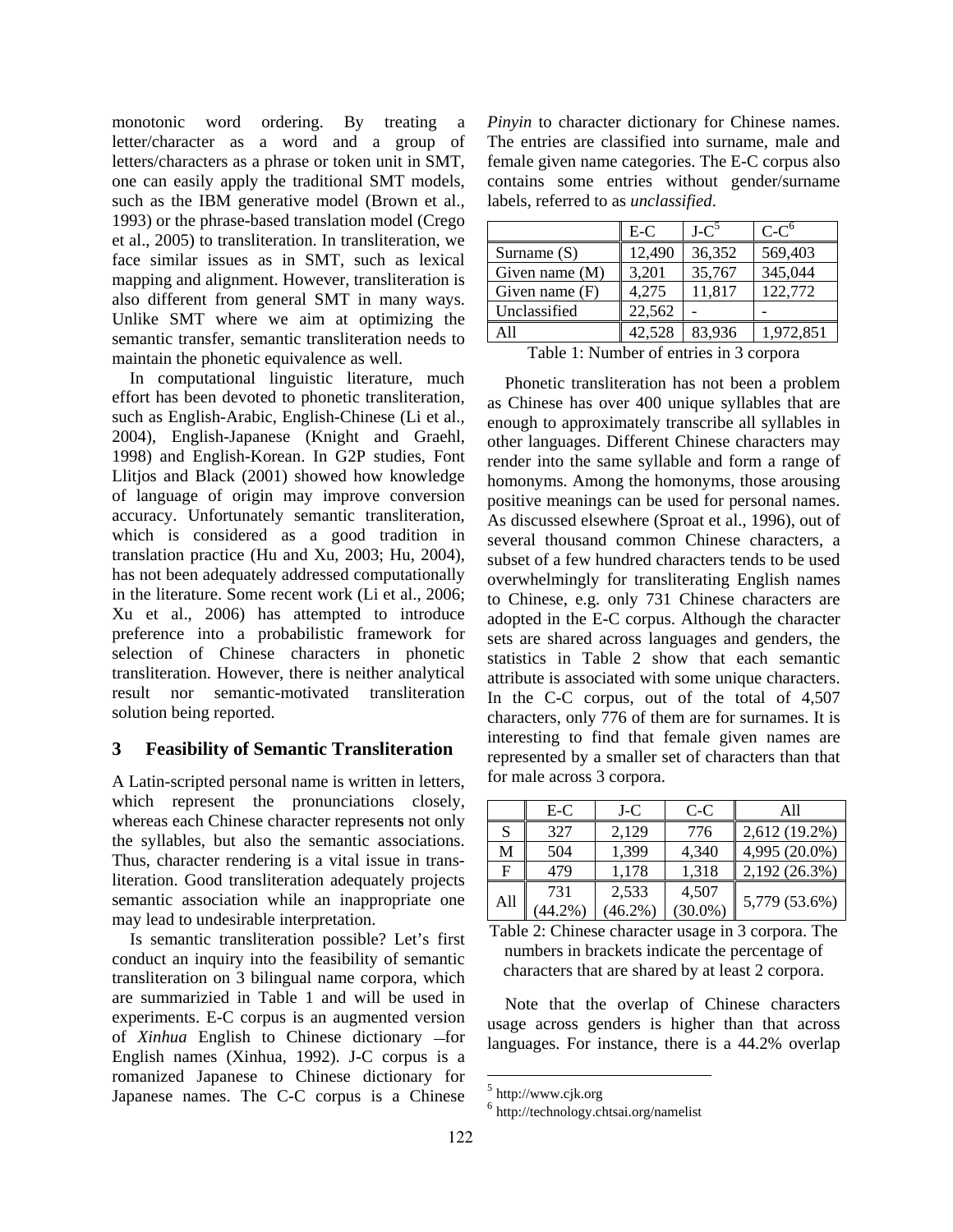across gender for the transcribed English names; but only 19.2% overlap across languages for the surnames.

In summary, the semantic attributes of personal names are characterized by the choice of characters, and therefore their *n*-gram statistics as well. If the attributes are known in advance, then the semantic transliteration is absolutely feasible. We may obtain the semantic attributes from the context through trigger words. For instance, from "Mr *Tony Blair*", we realize "*Tony"* is a male given name while "*Blair*" is a surname; from "Japanese Prime Minister *Koizumi*", we resolve that "*Koizumi"* is a Japanese surname. In the case where contextual trigger words are not available, we study detecting the semantic attributes from the personal names themselves in the next section.

## **4 Formulation of Transliteration Model**

Let *S* and *T* denote the name written in the source and target writing systems respectively. Within a probabilistic framework, a transliteration system produces the optimum target name,  $T^*$ , which yields the highest posterior probability given the source name, *S*, *i.e.* 

$$
T^* = \underset{T \in \mathcal{T}_S}{\arg \max} P(T \mid S) \tag{1}
$$

where  $T<sub>S</sub>$  is the set of all possible transliterations for the source name, *S*. The alignment between *S* and *T* is assumed implicit in the above formulation. In a standard phonetic transliteration system,  $P(T | S)$ , the posterior probability of the hypothesized transliteration, *T*, given the source name, *S*, is directly modeled without considering any form of semantic information. On the other hand, semantic transliteration described in this paper incorporates language of origin and gender information to capture the semantic structure. To do so,  $P(T | S)$  is rewritten as

$$
P(T \mid S) = \sum_{L \in \mathcal{L}, G \in \mathcal{G}} P(T, L, G \mid S) \tag{2}
$$

$$
= \sum_{L\in\mathcal{L},G\in\mathcal{G}} P(T \mid S,L,G) P(L,G \mid S) \qquad (3)
$$

where  $P(T | S, L, G)$  is the transliteration probability from source *S* to target *T*, given the language of origin (*L*) and gender (*G*) labels. *L* and *G* denote the sets of languages and genders respectively.

 $P(L, G | S)$  is the probability of the language and the gender given the source, *S*.

Given the alignment between *S* and *T*, the transliteration probability given *L* and *G* may be written as

$$
P(T | S, L, G) = \prod_{i=1}^{I} P(t_i | T_1^{i-1}, S_1^i)
$$
 (4)

$$
\approx \prod_{i=1}^{I} P(t_i \mid t_{i-1}, s_{i-1}, s_i) \tag{5}
$$

where  $s_i$  and  $t_i$  are the  $i^{\text{th}}$  token of *S* and *T* respectively and *I* is the total number of tokens in both *S* and *T*.  $S_j^k$  and  $T_j^k$  represent the sequence of tokens  $(s_j, s_{j+1}, \ldots, s_k)$  and  $(t_j, t_{j+1}, \ldots, t_k)$  respectively. Eq. (4) is in fact the *n*-gram likelihood of the token pair  $\langle t_i, s_i \rangle$  sequence and Eq. (5) approximates this probability using a bigram language model. This model is conceptually similar to the joint sourcechannel model (Li et al., 2004) where the target token  $t_i$  depends on not only its source token  $s_i$  but also the history  $t_{i-1}$  and  $s_{i-1}$ . Each character in the target name forms a token. To obtain the source tokens, the source and target names in the training data are aligned using the EM algorithm. This yields a set of possible source tokens and a mapping between the source and target tokens. During testing, each source name is first segmented into all possible token sequences given the token set. These source token sequences are mapped to the target sequences to yield an *N*-best list of transliteration candidates. Each candidate is scored using an *n*-gram language model given by Eqs. (4) or (5).

As in Eq. (3), the transliteration also greatly depends on the prior knowledge,  $P(L, G | S)$ . When no prior knowledge is available, a uniform probability distribution is assumed. By expressing  $P(L, G | S)$  in the following form,

$$
P(L, G | S) = P(G | L, S)P(L | S)
$$
 (6)

prior knowledge about language and gender may be incorporated. For example, if the language of *S*  is known as  $L<sub>s</sub>$ , we have

$$
P(L \mid S) = \begin{cases} 1 & L = L_s \\ 0 & L \neq L_s \end{cases} \tag{7}
$$

Similarly, if the gender information for *S* is known as  $G_s$ , then,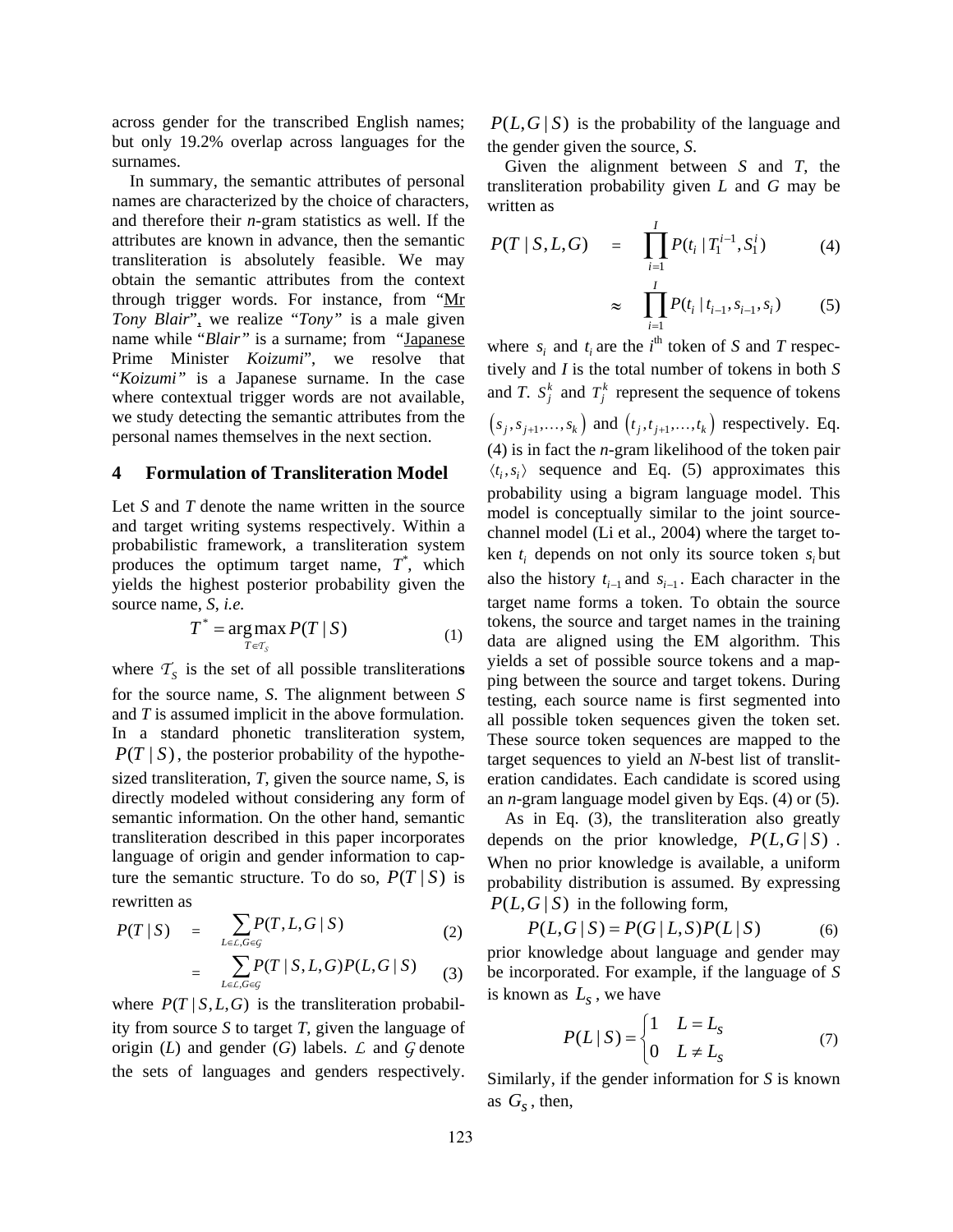$$
P(G | L, S) = \begin{cases} 1 & G = G_s \\ 0 & G \neq G_s \end{cases} \tag{8}
$$

Note that personal names have clear semantic associations. In the case where the semantic attribute information is not available, we propose learning semantic information from the names themselves. Using Bayes' theorem, we have

$$
P(L, G \mid S) = \frac{P(S \mid L, G)P(L, G)}{P(S)}
$$
(9)

 $P(S | L, G)$  can be modeled using an *n*-gram language model for the letter sequence of all the Latin-scripted names in the training set. The prior probability,  $P(L, G)$ , is typically uniform.  $P(S)$ does not depend on *L* and *G,* thus can be omitted.

Incorporating  $P(L, G | S)$  into Eq. (3) can be viewed as performing a soft decision of the language and gender semantic attributes. By contrast, hard decision may also be performed based on maximum likelihood approach:

$$
L_{S} = \underset{L \in \mathcal{L}}{\arg \max} P(S \mid L) \tag{10}
$$

$$
\overline{G}_S = \underset{G \in \mathcal{G}}{\text{arg max}} \ P(S \mid L, G) \tag{11}
$$

where  $\overline{L}_s$  and  $\overline{G}_s$  are the detected language and gender of *S* respectively. Therefore, for hard decision,  $P(L, G | S)$  is obtained by replacing  $L_s$  and  $G_s$  in Eq. (7) and (8) with  $\overline{L}_s$  and  $\overline{G}_s$  respectively. Although hard decision eliminates the need to compute the likelihood scores for all possible pairs of *L* and *G*, the decision errors made in the early stage will propagate to the transliteration stage. This is potentially bad if a poor detector is used (see Table 9 in Section 5.3).

If we are unable to model the prior knowledge of semantic attributes  $P(L, G | S)$ , then a more general model will be used for  $P(T | S, L, G)$  by dropping the dependency on the information that is not available. For example, Eq. (3) is reduced to  $\sum_{L \in \mathcal{L}} P(T | S, L) P(L | S)$  if the gender information is missing. Note that when both language and gender are unknown, the system simplifies to the baseline phonetic transliteration system.

### **5 Experiments**

This section presents experiments on database of 3

language origins (Japanese, Chinese and English) and gender information (surname<sup>7</sup>, male and female). In the experiments of determining the language origin, we used the full data set for the 3 languages as in shown in Table 1. The training and test data for semantic transliteration are the subset of Table 1 comprising those with surnames, male and female given names labels. In this paper, J, C and E stand for Japanese, Chinese and English; S, M and F represent Surname, Male and Female given names, respectively.

| L | Data  | # unique entries |       |      |       |  |  |
|---|-------|------------------|-------|------|-------|--|--|
|   | set   | S                | М     | F    | A11   |  |  |
| J | Train | 21.7k            | 5.6k  | 1.7k | 27.1k |  |  |
|   | Test  | 2.6k             | 518   | 276  | 2.9k  |  |  |
| C | Train | 283              | 29.6k | 9.2k | 31.5k |  |  |
|   | Test  | 283              | 2.9k  | 1.2k | 3.1k  |  |  |
| E | Train | 12.5k            | 2.8k  | 3.8k | 18.5k |  |  |
|   | Test  | 1.4k             | 367   | 429  | 2.1k  |  |  |

Table 3: Number of unique entries in training and test sets, categorized by semantic attributes

Table 3 summarizes the number of *unique<sup>8</sup>* name entries used in training and testing. The test sets were randomly chosen such that the amount of test data is approximately 10-20% of the whole corpus. There were no overlapping entries between the training and test data. Note that the Chinese surnames are typically single characters in a small set; we assume there is no unseen surname in the test set. All the Chinese surname entries are used for both training and testing.

## **5.1 Language of Origin**

For each language of origin, a 4-gram language model was trained for the letter sequence of the source names, with a 1-letter shift.

| <i>s</i> anese<br>ച | $m_{\text{image}}$ | Englich |  |
|---------------------|--------------------|---------|--|
|                     |                    |         |  |

Table 4: Language detection accuracies (%) using a 4-gram language model for the letter sequence of the source name in Latin script.

 $7$  In this paper, surnames are treated as a special class of gender. Unlike given names, they do not have any gender association. Therefore, they fall into a third category which is neither male nor female.

<sup>8</sup> By contrast, Table 1 shows the total number of name examples available. For each unique entry, there may be multiple examples.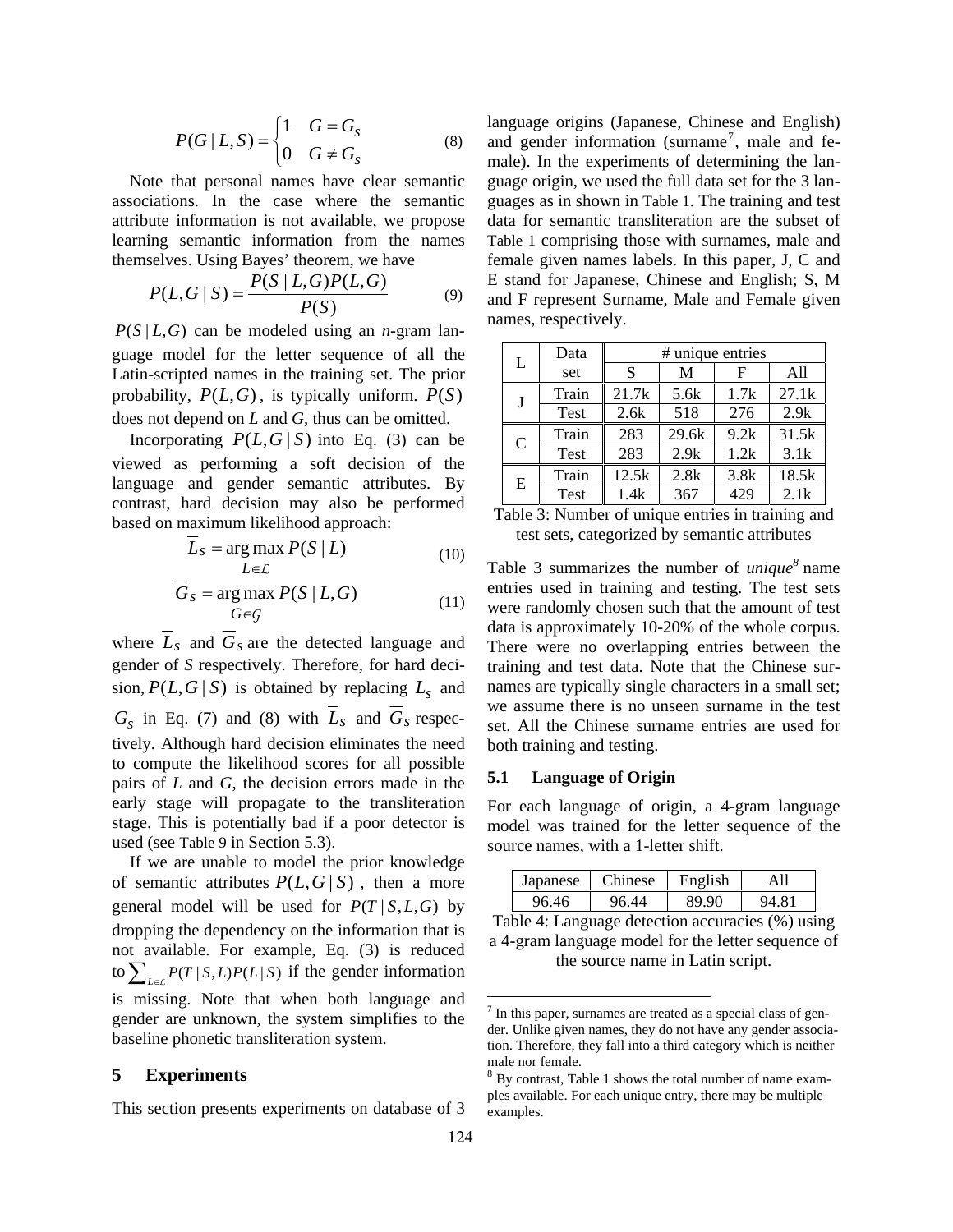Table 4 shows the language detection accuracies for all the 3 languages using Eq. (10). The overall detection accuracy is 94.81%. The corresponding Equal Error Rate  $(EER)^9$  is 4.52%. The detection results may be used directly to infer the semantic information for transliteration. Alternatively, the language model likelihood scores may be incorporated into the Bayesian framework to improve the transliteration performance, as described in Section 4.

#### **5.2 Gender Association**

Similarly, gender detection<sup>10</sup> was performed by training a 4-gram language model for the letter sequence of the source names for each language and gender pair.

| Language | Male  | Female |       |
|----------|-------|--------|-------|
| Japanese | 90.54 | 80.43  | 87.03 |
| Chinese  | 64.34 | 71.66  | 66.52 |
| English  | 75.20 | 72.26  | 73.62 |

Table 5: Gender detection accuracies (%) using a 4-gram language model for the letter sequence of the source name in Latin script.

Table 5 summarizes the gender detection accuracies using Eq. (11) assuming language of origin is known,  $G_s = \arg \max_{G \in \mathcal{G}} P(S | L = L_s, G)$ . The overall ∈ *G*

detection accuracies are 87.03%, 66.52% and 73.62% for Japanese, Chinese and English respectively. The corresponding EER are 13.1%, 21.8% and 19.3% respectively. Note that gender detection is generally harder than language detection. This is because the tokens (syllables) are shared very much across gender categories, while they are quite different from one language to another.

# **5.3 Semantic Transliteration**

The performance was measured using the Mean Reciprocal Rank (MRR) metric (Kantor and Voorhees, 2000), a measure that is commonly used in information retrieval, assuming there is precisely one correct answer. Each transliteration system generated at most 50-best hypotheses for each word when computing MRR. The word and character accuracies of the top best hypotheses are also reported.

We used the phonetic transliteration system as the baseline to study the effects of semantic transliteration. The phonetic transliteration system was trained by pooling all the available training data from all the languages and genders to estimate a language model for the source-target token pairs. Table 6 compares the MRR performance of the baseline system using unigram and bigram language models for the source-target token pairs.

| Unigram | $\mid 0.5109 \mid$ | $0.4869$ | 0.2598                         | 0.4443 |
|---------|--------------------|----------|--------------------------------|--------|
| Bigram  |                    |          | $0.5412 \pm 0.5261 \pm 0.3395$ | 0.4895 |

Table 6: MRR performance of phonetic transliteration for 3 corpora using unigram and bigram language models.

The MRR performance for Japanese and Chinese is in the range of 0.48-0.55. However, due to the small amount of training and test data, the MRR performance of the English name transliteration is slightly poor (approximately 0.26-0.34). In general, a bigram language model gave an overall relative improvement of 10.2% over a unigram model.

| L            | G            | Set | J      | C      | E      |
|--------------|--------------|-----|--------|--------|--------|
|              |              | S   | 0.5366 | 0.7426 | 0.4009 |
| $\mathsf{x}$ | $\mathsf{x}$ | M   | 0.5992 | 0.5184 | 0.2875 |
|              |              | F   | 0.4750 | 0.4945 | 0.1779 |
|              |              | A11 | 0.5412 | 0.5261 | 0.3395 |
|              |              | S   | 0.6500 | 0.7971 | 0.7178 |
|              | $\mathsf{x}$ | M   | 0.6733 | 0.5245 | 0.4978 |
|              |              | F   | 0.5956 | 0.5191 | 0.4115 |
|              |              | A11 | 0.6491 | 0.5404 | 0.6228 |
|              |              | S   | 0.6822 | 0.9969 | 0.7382 |
|              |              | M   | 0.7267 | 0.6466 | 0.4319 |
|              |              | F   | 0.5856 | 0.7844 | 0.4340 |
|              |              | A11 | 0.6811 | 0.7075 | 0.6294 |
|              |              | S   | 0.6541 | 0.6733 | 0.7129 |
| ∩            | ∩            | M   | 0.6974 | 0.5362 | 0.4821 |
|              |              | F   | 0.5743 | 0.6574 | 0.4138 |
|              |              | A11 | 0.6477 | 0.5764 | 0.6168 |

Table 7: The effect of language and gender information on the overall MRR performance of transliteration (L=Language, G=Gender,  $x =$ unknown,  $\checkmark$  = known,  $Q$  = soft decision).

Next, the scenarios with perfect language and/or gender information were considered. This com-

<sup>9</sup> EER is defined as the error of false acceptance and false rejection when they are equal.

<sup>&</sup>lt;sup>10</sup> In most writing systems, the ordering of surname and given name is known. Therefore, gender detection is only performed for male and female classes.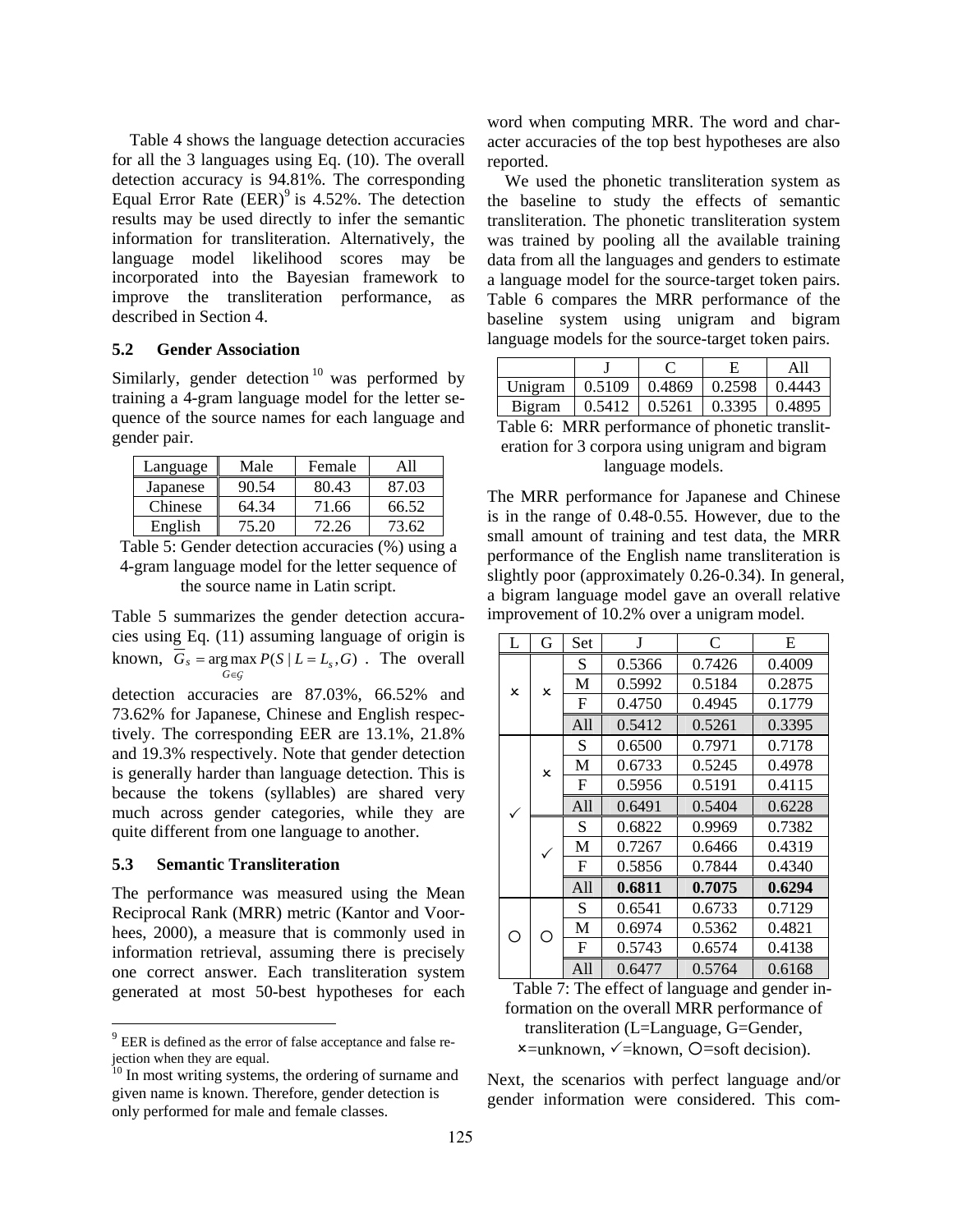parison is summarized in Table 7. All the MRR results are based on transliteration systems using bigram language models. The table clearly shows that having perfect knowledge, denoted by " $\checkmark$ ", of language and gender helps improve the MRR performance; detecting semantic attributes using soft decision, denoted by "O", has a clear win over the baseline, denoted by "x", where semantic information is not used. The results strongly recommend the use of semantic transliteration for personal names in practice.

Next let's look into the effects of automatic language and gender detection on the performance.

|     |        | C      | Е      | A11    |
|-----|--------|--------|--------|--------|
| ×   | 0.5412 | 0.5261 | 0.3395 | 0.4895 |
| 〈 〉 | 0.6292 | 0.5290 | 0.5780 | 0.5734 |
| ()  | 0.6162 | 0.5301 | 0.6088 | 0.5765 |
|     | 0.6491 | 0.5404 | 0.6228 | 0.5952 |

Table 8: The effect of language detection schemes on MRR using bigram language models and unknown gender information (hereafter,

 $x =$ unknown,  $\angle$ =known,  $\Diamond$ =hard decision, O=soft decision).

Table 8 compares the MRR performance of the semantic transliteration systems with different prior information, using bigram language models. Soft decision refers to the incorporation of the language model scores into the transliteration process to improve the prior knowledge in Bayesian inference. Overall, both hard and soft decision methods gave similar MRR performance of approximately 0.5750, which was about 17.5% relatively improvement compared to the phonetic transliteration system with 0.4895 MRR. The hard decision scheme owes its surprisingly good performance to the high detection accuracies (see Table 4).

|     | S      | М      | F      | A11    |
|-----|--------|--------|--------|--------|
| ×   | 0.6825 | 0.5422 | 0.5062 | 0.5952 |
| 〈 〉 | 0.7216 | 0.4674 | 0.5162 | 0.5855 |
| ∩   | 0.7216 | 0.5473 | 0.5878 | 0.6267 |
|     | 0.7216 | 0.6368 | 0.6786 | 0.6812 |

Table 9: The effect of gender detection schemes on MRR using bigram language models with perfect language information.

Similarly, the effect of various gender detection methods used to obtain the prior information is shown in Table 9. The language information was assumed known *a-priori*. Due to the poorer detection accuracy for the Chinese male given names (see Table 5), hard decision of gender had led to deterioration in MRR performance of the male names compared to the case where no prior information was assumed. Soft decision of gender yielded further gains of 17.1% and 13.9% relative improvements for male and female given names respectively, over the hard decision method.

| G<br>L | <b>MRR</b> | Overall Accuracy (%) |       |           |
|--------|------------|----------------------|-------|-----------|
|        |            |                      | Word  | Character |
| x      | ×          | 0.4895               | 36.87 | 58.39     |
|        | ×          | 0.5952               | 46.92 | 65.18     |
|        |            | 0.6812               | 58.16 | 70.76     |
|        |            | 0.5824               | 47.09 | 66.84     |
|        |            | 0.6122               | 49.38 | 69.21     |

Table 10: Overall transliteration performance using bigram language model with various language and gender information.

Finally, Table 10 compares the performance of various semantic transliteration systems using bigram language models. The baseline phonetic transliteration system yielded 36.87% and 58.39% accuracies at word and character levels respectively; and 0.4895 MRR. It can be conjectured from the results that semantic transliteration is substantially superior to phonetic transliteration. In particular, knowing the language information improved the overall MRR performance to 0.5952; and with additional gender information, the best performance of 0.6812 was obtained. Furthermore, both hard and soft decision of semantic information improved the performance, with the latter being substantially better. Both the word and character accuracies improvements were consistent and have similar trend to that observed for MRR.

The performance of the semantic transliteration using soft decisions (last row of Table 10) achieved 25.1%, 33.9%, 18.5% relative improvement in MRR, word and character accuracies respectively over that of the phonetic transliteration (first row of Table 10). In addition, soft decision also presented 5.1%, 4.9% and 3.5% relative improvement over hard decision in MRR, word and character accuracies respectively.

### **5.4 Discussions**

It was found that the performance of the baseline phonetic transliteration may be greatly improved by incorporating semantic information such as the language of origin and gender. Furthermore, it was found that the soft decision of language and gender